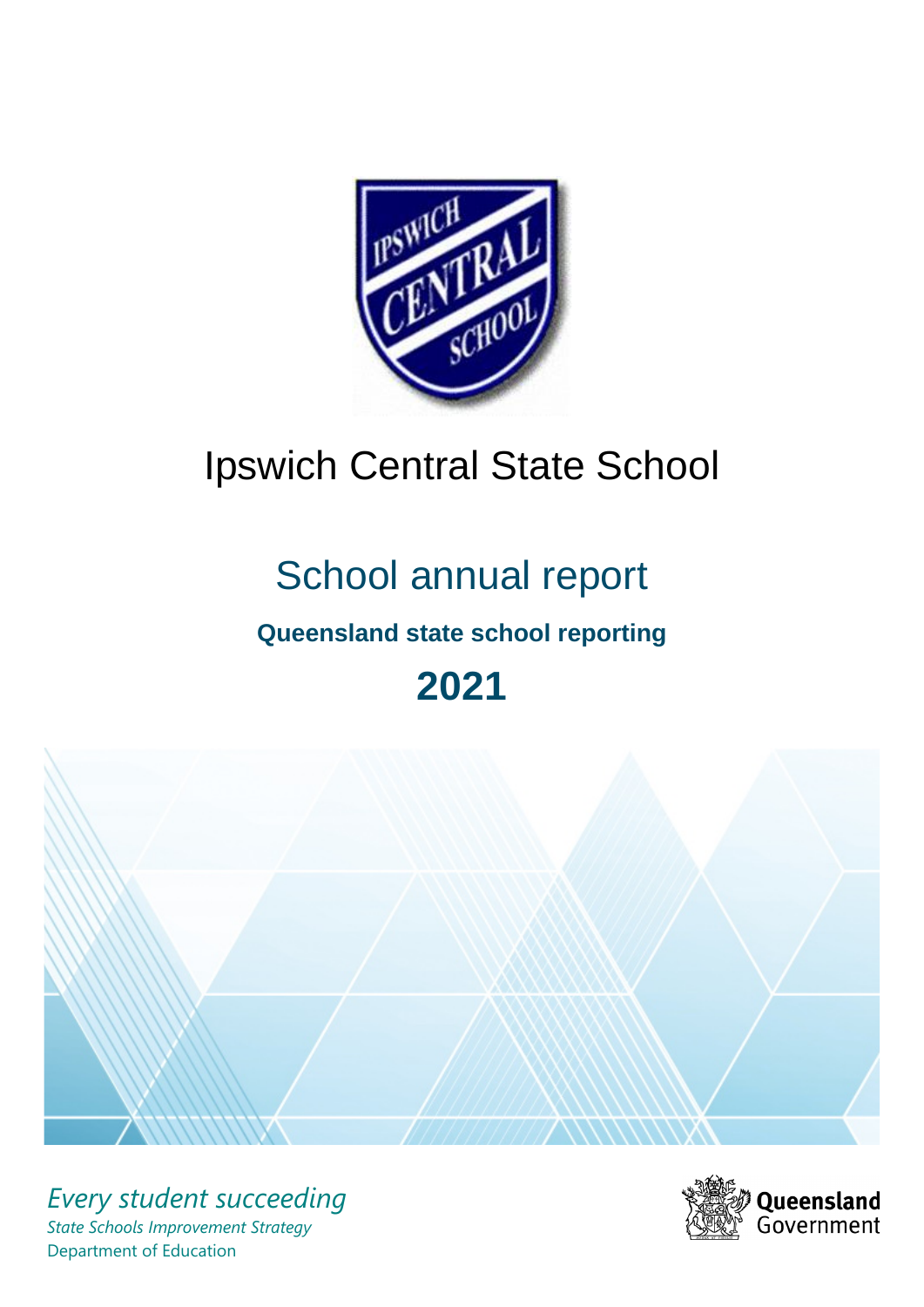**OFFICIAL – Public** Published as information source only. Public information used to create this report may not appear in this format in the public domain Please refer to disclaimer information.

#### **Contact details**

| <b>Postal Address</b> | Griffith Road Ipswich 4305           |
|-----------------------|--------------------------------------|
| <b>Phone</b>          | $(07)$ 3432 5333                     |
| Fax                   | (07) 3432 5300                       |
| Email                 | principal@ipswichcentralss.eq.edu.au |
| Website               | https://ipswichcentralss.eq.edu.au   |

#### **Disclaimer**

The materials presented in this report are distributed by the Department of Education (the department) as an information source only.

The information and data in this report is subject to change without notice.<br>The department makes no statements, representations, or warranties about the accuracy or completeness of, and you should not rely on, any informa report.

The department disclaim all responsibility and all liability (including without limitation, liability in negligence) for all expenses, losses, damages and costs you might incur as a result of the information in this report being inaccurate or incomplete in any way, and for any reason.

Despite our best efforts, the department makes no warranties that the information in this report is free of infection by computer viruses or other contamination.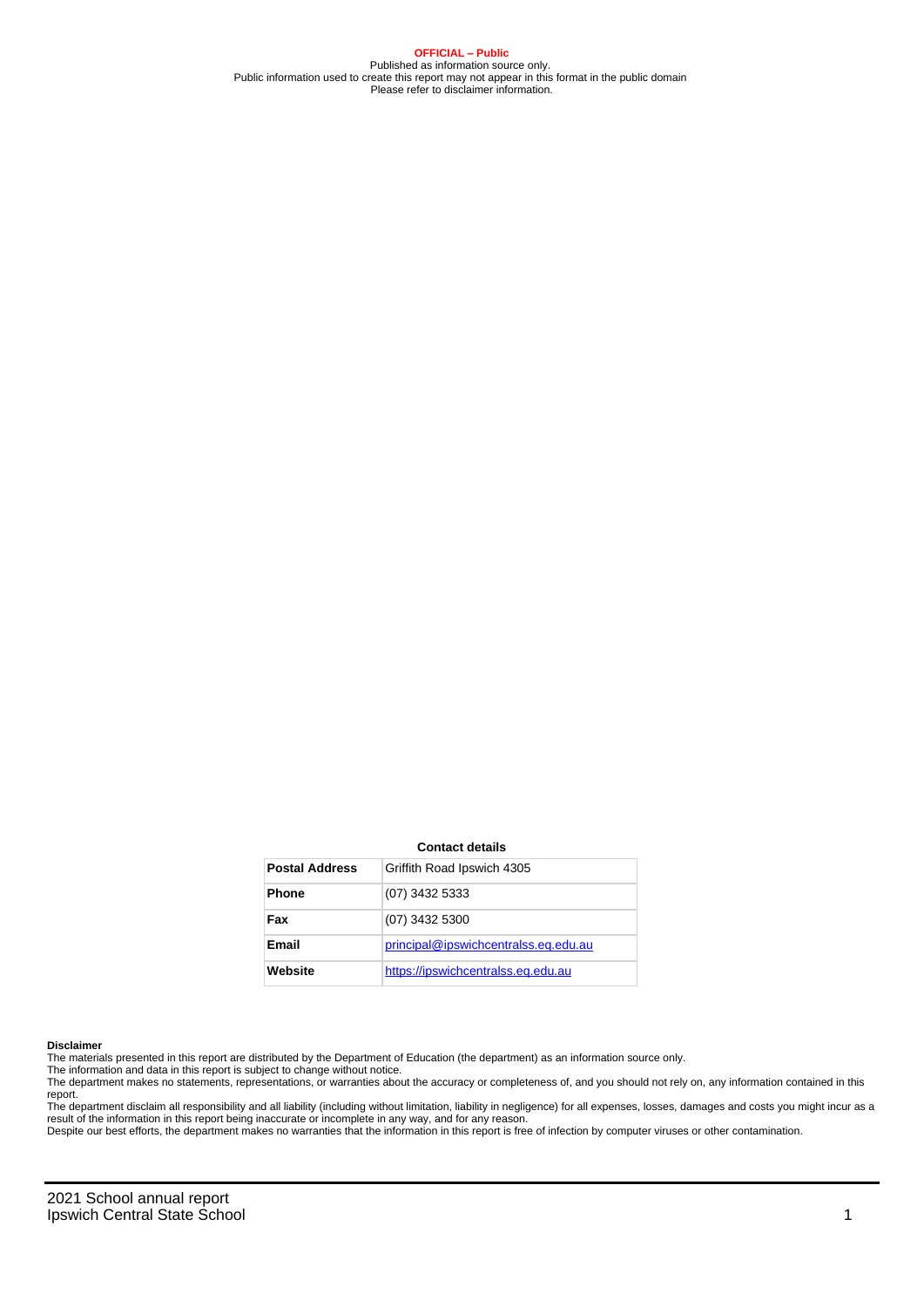| School context                   |                                                                                                                                                                                         |
|----------------------------------|-----------------------------------------------------------------------------------------------------------------------------------------------------------------------------------------|
| Coeducational or single sex      | Coeducational                                                                                                                                                                           |
| <b>Independent Public School</b> | No.                                                                                                                                                                                     |
| Year levels offered in 2021      | Early Childhood - Year 6                                                                                                                                                                |
| Webpages                         | Additional information about Queensland state schools is located on the:<br>My School website<br>Queensland Government data website<br>Queensland Government schools directory website. |

# **Characteristics of the student body**

### **Student enrolments**

#### **Table 1: Student enrolments by year level**

|                   |      | <b>February</b> |      |      | <b>August</b> |      |
|-------------------|------|-----------------|------|------|---------------|------|
| Year Level        | 2019 | 2020            | 2021 | 2019 | 2020          | 2021 |
| <b>Prep Year</b>  | 95   | 94              | 94   | 93   | 97            | 95   |
| Year 1            | 94   | 92              | 99   | 91   | 90            | 93   |
| Year 2            | 101  | 97              | 98   | 100  | 98            | 98   |
| Year <sub>3</sub> | 118  | 99              | 96   | 115  | 100           | 95   |
| Year 4            | 107  | 116             | 98   | 105  | 118           | 102  |
| Year <sub>5</sub> | 100  | 103             | 114  | 99   | 107           | 117  |
| Year <sub>6</sub> | 102  | 101             | 104  | 100  | 97            | 104  |
| <b>Total</b>      | 717  | 702             | 703  | 703  | 707           | 704  |

Notes

1. Student counts include headcount of all full- and part-time students at the school.

## **Average class sizes**

#### **Table 2: Average class size information for each phase of schooling**

| <b>Year Levels</b> | 2019 | 2020 | 2021 |
|--------------------|------|------|------|
| Prep – Year 3      | 24   | 23   | 24   |
| Year 4 – Year 6    | 25   | 25   | 25   |

Notes

1. Classes are measured against the target of 25 students per teacher in Prep to Year 3 and Years 11 to 12, and target of 28 students per teacher in Years 4 to 10. Where composite classes exist across cohorts (e.g. Year 3/4) the class size targets would be the lower cohort target.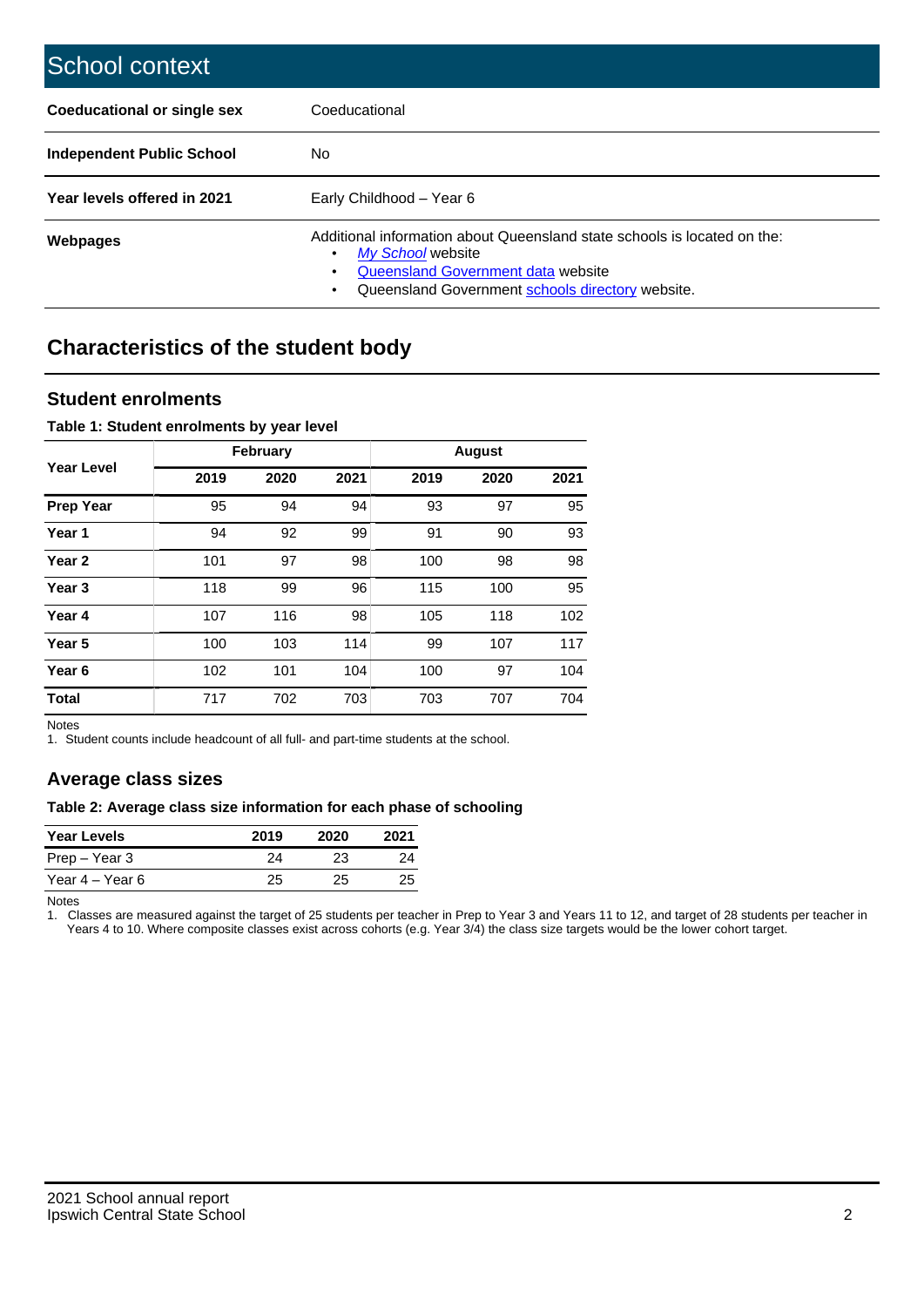## **Respectful relationships education**

To support students' learning, health and wellbeing all state schools are required to implement respectful relationships education through the Prep to Year 10 Australian Curriculum: Health and Physical Education and/or through school pastoral care programs across Prep to Year 12.

### **Parent, student and staff satisfaction**

Tables 3–5 show selected items from the Parent/Caregiver, Student and Staff School Opinion Surveys. In response to the COVID-19 health emergency, the annual school opinion surveys of students, teachers and staff were not administered in 2020. A new time series started in 2021 and data from this collection is not considered directly comparable with earlier collections due to significant methodology changes.

For state level information go to the **[School Opinion Survey](https://qed.qld.gov.au/publications/reports/statistics/schooling/schools/schoolopinionsurvey) webpage**.

#### **Table 3: Parent/Caregiver Survey**

| Percentage of parents/caregivers who agree <sup>1</sup> that:                                               | 2019  | 2020 | 2021  |
|-------------------------------------------------------------------------------------------------------------|-------|------|-------|
| This is a good school.                                                                                      | 98.1% |      | 95.0% |
| My child likes being at this school. <sup>2</sup>                                                           | 94.3% |      | 93.3% |
| My child feels safe at this school. <sup>2</sup>                                                            | 98.1% |      | 93.5% |
| My child's learning needs are being met at this school. <sup>2</sup>                                        | 90.6% |      | 89.8% |
| My child is making good progress at this school. <sup>2</sup>                                               | 94.3% |      | 90.8% |
| Teachers at this school expect my child to do his or her best. <sup>2</sup>                                 | 98.1% |      | 97.4% |
| Teachers at this school provide my child with useful feedback about his or her school<br>work. <sup>2</sup> | 86.5% |      | 90.8% |
| Teachers at this school motivate my child to learn. <sup>2</sup>                                            | 96.2% |      | 94.9% |
| Teachers at this school treat students fairly. <sup>2</sup>                                                 | 86.5% |      | 89.4% |
| can talk to my child's teachers about my concerns. <sup>2</sup>                                             | 92.5% |      | 92.7% |
| This school works with me to support my child's learning. <sup>2</sup>                                      | 90.4% |      | 92.7% |
| This school takes parents' opinions seriously. <sup>2</sup>                                                 | 83.7% |      | 82.3% |
| Student behaviour is well managed at this school. <sup>2</sup>                                              | 81.1% |      | 91.7% |
| This school looks for ways to improve. <sup>2</sup>                                                         | 90.2% |      | 91.0% |
| This school is well maintained. <sup>2</sup>                                                                | 79.2% |      | 89.8% |

Notes

1. Agree represents the percentage of respondents who Somewhat Agree, Agree or Strongly Agree with the statement.

2. Nationally agreed parents/caregiver items.

3. DW = Data withheld to ensure confidentiality.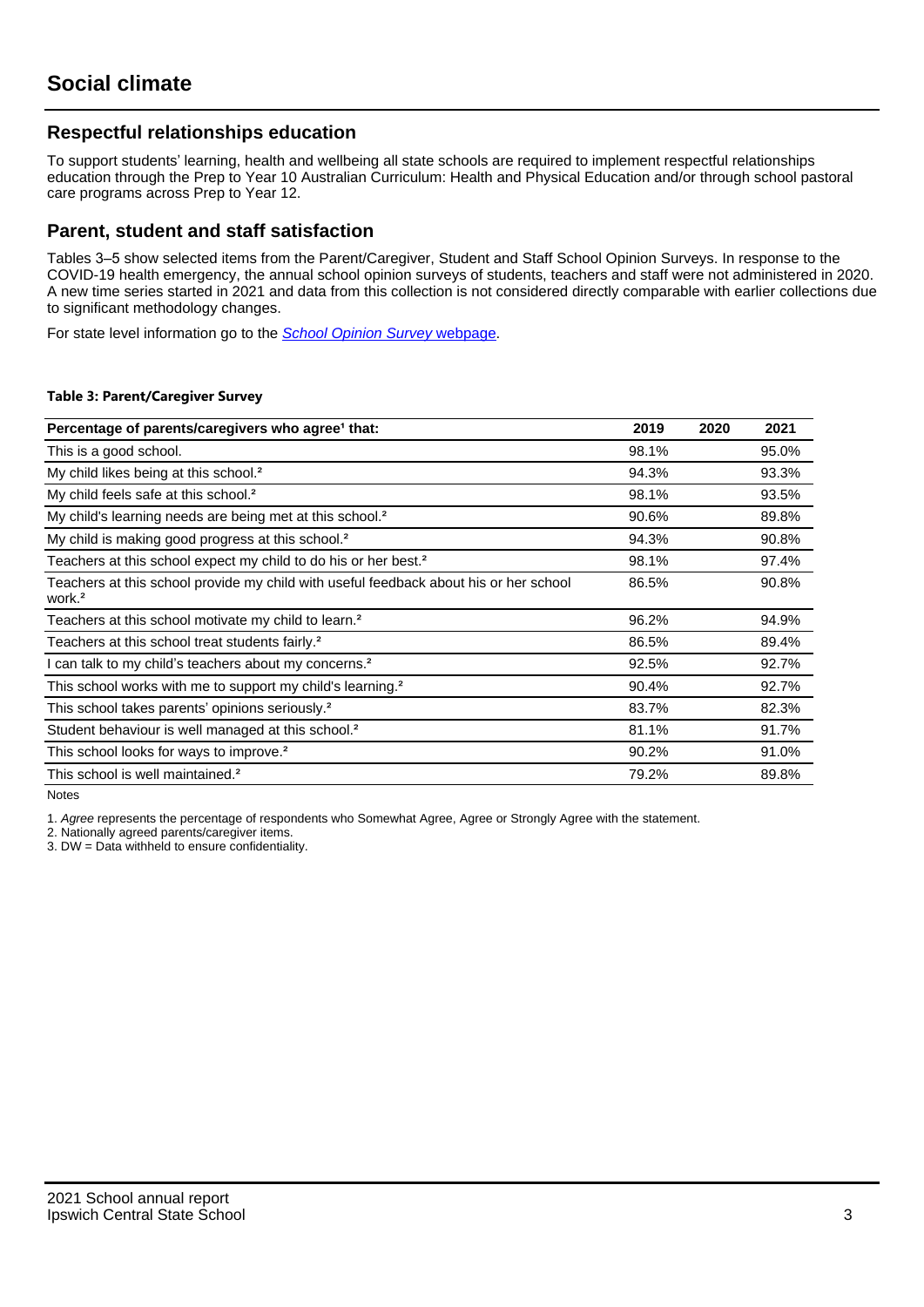#### **Table 4: Student Survey**

| Percentage of students who agree <sup>1</sup> that:                            | 2019  | 2020 | 2021  |
|--------------------------------------------------------------------------------|-------|------|-------|
| I like being at my school. <sup>2</sup>                                        | 92.6% |      | 77.8% |
| I feel safe at my school. <sup>2</sup>                                         | 84.2% |      | 87.5% |
| My teachers motivate me to learn. <sup>2</sup>                                 | 91.6% |      | 89.0% |
| My teachers expect me to do my best. <sup>2</sup>                              | 98.9% |      | 98.6% |
| My teachers provide me with useful feedback about my school work. <sup>2</sup> | 88.4% |      | 87.2% |
| Teachers at my school treat students fairly. <sup>2</sup>                      | 74.5% |      | 76.7% |
| I can talk to my teachers about my concerns. <sup>2</sup>                      | 87.5% |      | 80.2% |
| My school takes students' opinions seriously. <sup>2</sup>                     | 77.8% |      | 73.2% |
| Student behaviour is well managed at my school. <sup>2</sup>                   | 66.3% |      | 66.7% |
| My school looks for ways to improve. <sup>2</sup>                              | 87.4% |      | 86.4% |
| My school is well maintained. <sup>2</sup>                                     | 86.3% |      | 81.8% |
| My school gives me opportunities to do interesting things. <sup>2</sup>        | 86.3% |      | 87.9% |

Notes

1. Agree represents the percentage of respondents who Somewhat Agree, Agree or Strongly Agree with the statement.

2. Nationally agreed student items.

3. DW = Data withheld to ensure confidentiality.

#### **Table 5: Staff Survey**

| Percentage of staff who agree <sup>1</sup> that:                                                            | 2019  | 2020 | 2021  |
|-------------------------------------------------------------------------------------------------------------|-------|------|-------|
| I feel confident embedding Aboriginal and Torres Strait Islander perspectives across the<br>learning areas. | 91.7% |      | 78.6% |
| I enjoy working at this school. <sup>2</sup>                                                                | 92.3% |      | 92.4% |
| I feel this school is a safe place in which to work. <sup>2</sup>                                           | 90.4% |      | 88.1% |
| I receive useful feedback about my work at this school. <sup>2</sup>                                        | 86.5% |      | 78.8% |
| Students are encouraged to do their best at this school. <sup>2</sup>                                       | 98.0% |      | 98.5% |
| Students are treated fairly at this school. <sup>2</sup>                                                    | 90.2% |      | 89.6% |
| Student behaviour is well managed at this school. <sup>2</sup>                                              | 76.5% |      | 72.7% |
| Staff are well supported at this school. <sup>2</sup>                                                       | 92.3% |      | 86.2% |
| This school takes staff opinions seriously. <sup>2</sup>                                                    | 90.2% |      | 84.4% |
| This school looks for ways to improve. <sup>2</sup>                                                         | 94.2% |      | 95.5% |
| This school is well maintained. <sup>2</sup>                                                                | 78.8% |      | 75.8% |
| This school gives me opportunities to do interesting things. <sup>2</sup>                                   | 90.4% |      | 86.2% |

Notes

1. Agree represents the percentage of respondents who Somewhat Agree, Agree or Strongly Agree with the statement.

2. Nationally agreed staff items.

3. DW = Data withheld to ensure confidentiality.

## **Description of how this school manages non-attendance**

Queensland state schools manage non-attendance in line with the Queensland Department of Education procedures: [Managing Student Absences and Enforcing Enrolment and Attendance at State Schools](https://ppr.qed.qld.gov.au/pp/managing-student-absences-and-enforcing-enrolment-and-attendance-at-state-schools-procedure); and [Roll Marking in State Schools,](https://ppr.qed.qld.gov.au/pp/roll-marking-in-state-schools-procedure) which outline processes for managing and recording student attendance and absenteeism.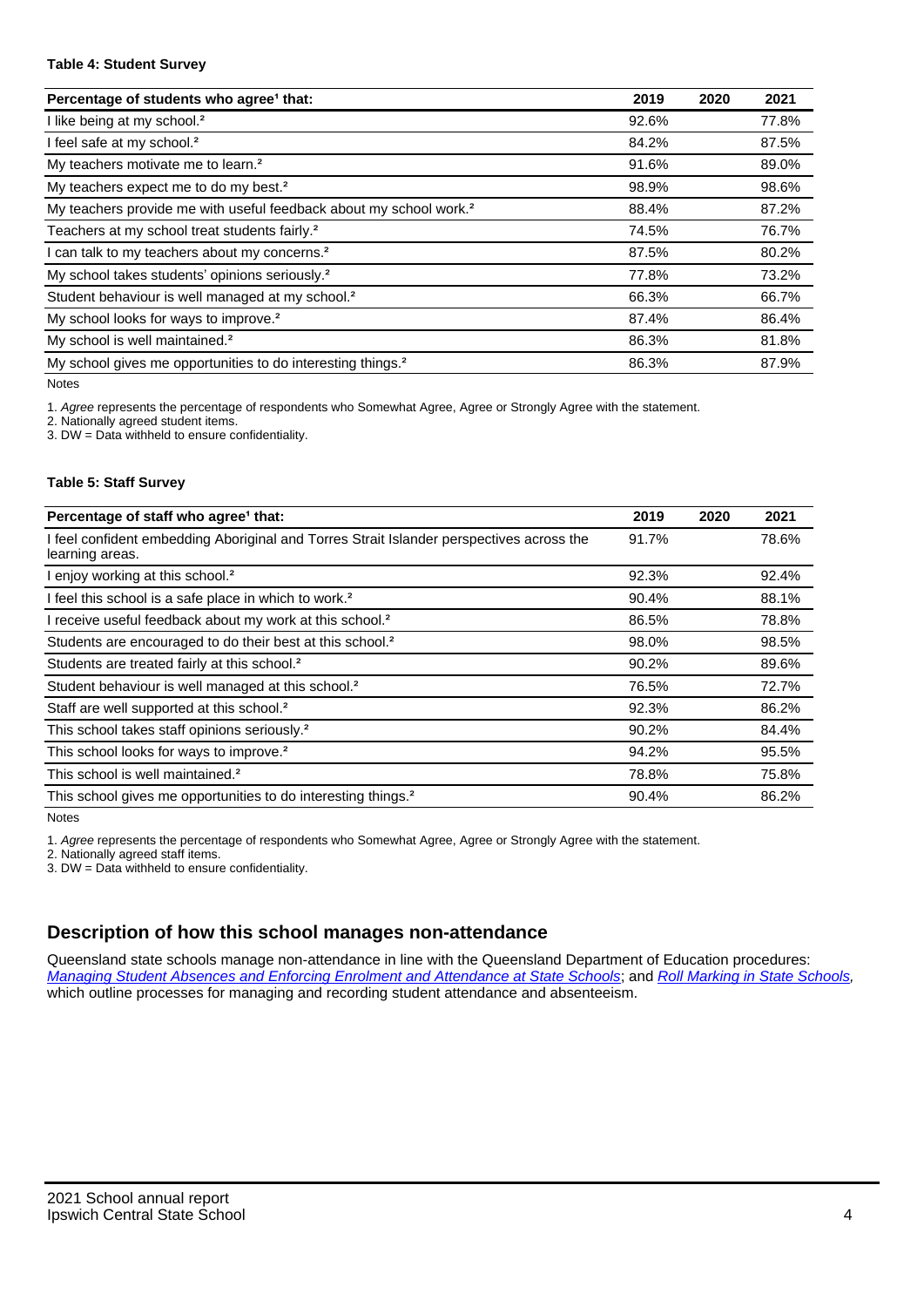## **School disciplinary absences**

#### **Table 6: Count of school disciplinary absences at this school**

| Type of school disciplinary absence | 2019 | 2020 | 2021 |
|-------------------------------------|------|------|------|
| Short suspension                    | 23   | 39   | 48   |
| Long suspension                     | O    |      |      |
| Exclusion                           |      |      |      |
| Total                               | 24   | 40   | 49   |

Notes

1. School disciplinary absence (SDA) data is a total of short suspensions (1–10 days), long suspensions (11–20 days), exclusions and cancellations. 2. The number of SDAs is not the number of students who received an SDA as one student may be suspended several times in a school year. Each time a student is suspended it is recorded as an additional SDA. The data does not reflect the outcomes of appeal decisions.

3. 2020 data was impacted by the COVID-19 health emergency. There were significantly fewer SDAs during the home-based learning period (the first five weeks of Term 2) compared to other years.

# **School funding**

## **School income broken down by funding source**

School income, reported by financial year accounting cycle using standardised national methodologies and broken down by funding source is available via the  $My$  School website.

#### **How to access our income details**

- 1. Click on the My School link <http://www.myschool.edu.au/>.
- 2. Enter the school name or suburb of the school you wish to search.

|  | Search by school name or suburb |  | <b>School sector</b> |  | $\sim$ and $\sim$ represents the set of $\sim$ | <b>State</b> |  |  |  |
|--|---------------------------------|--|----------------------|--|------------------------------------------------|--------------|--|--|--|
|--|---------------------------------|--|----------------------|--|------------------------------------------------|--------------|--|--|--|

3. Click on View School Profile to access the school's profile.



4. Click on Finances and select the appropriate year to view school financial information.

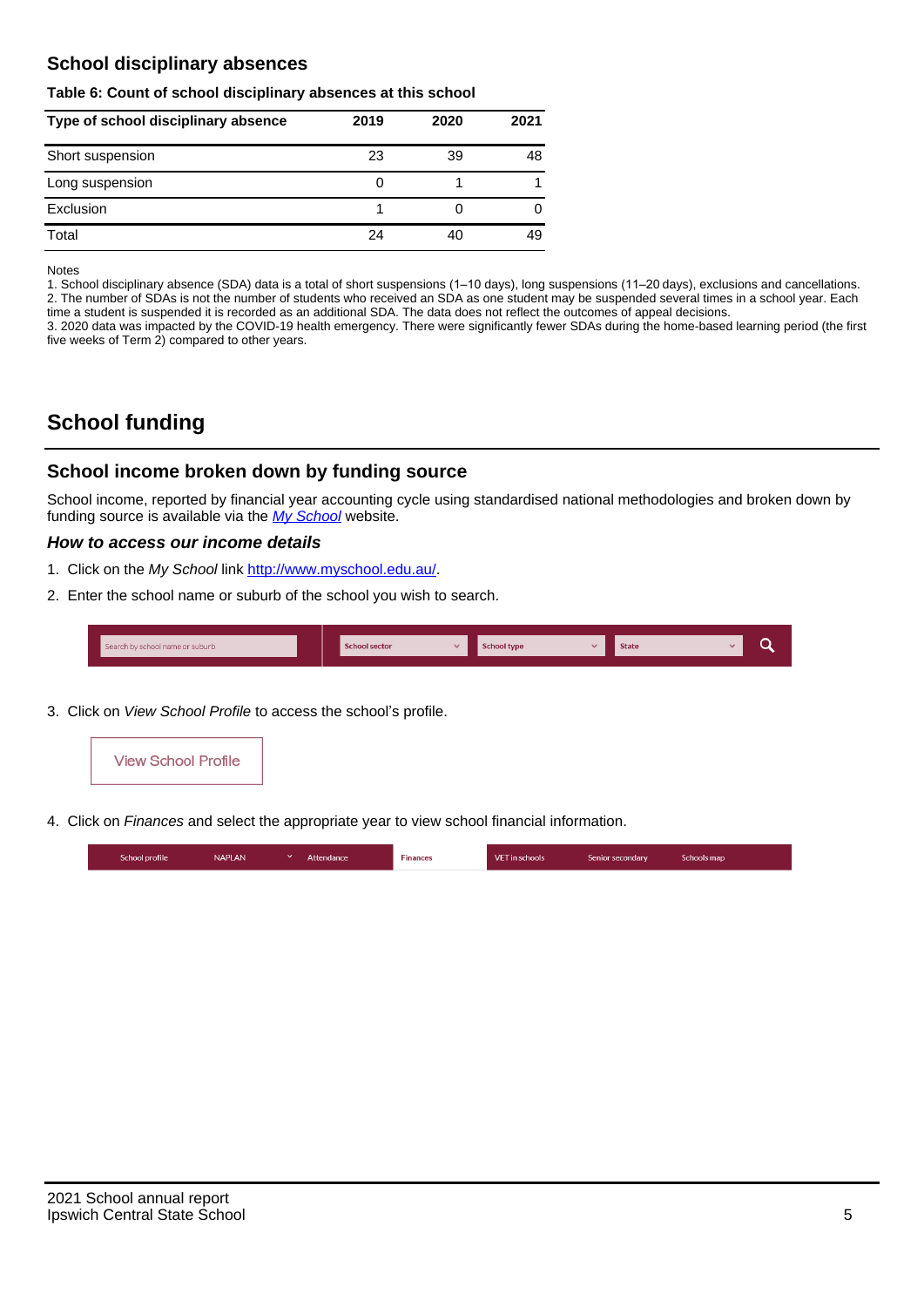## **Teacher standards and qualifications**

The Teacher registration eligibility requirements: Policy (p.1) states:

To be eligible for registration, a person must satisfy the Queensland College of Teachers (QCT) that they meet requirements regarding qualification and experience, or have otherwise met the requirements of the Australian Professional Standards for Teachers (APST). A person must also satisfy the QCT that they are suitable to teach and meet English language proficiency requirements. All these requirements are specified in the Act and the Education (Queensland College of Teachers) Regulation 2005 (the Regulation).

The qualifications required for teacher registration are successful completion of either -

- (a) a four-year initial teacher education program including teacher education studies of at least one year (e.g. a Bachelor of Education, or a double Bachelor degree in Science and Teaching) or
- (b) a one-year graduate initial teacher education program following a degree (e.g. a one-year Graduate Diploma of Education (Secondary) after a three-year Bachelor degree) or
- (c) another course of teacher education that the QCT is reasonably satisfied is the equivalent of (a) or (b). These are considered on a case-by-case basis.

For more information, please refer to the following link:

• <https://www.qct.edu.au/registration/qualifications>

# **Workforce composition**

## **Staff composition, including Indigenous staff**

#### **Table 7: Workforce composition for this school**

|                    |      | <b>Teaching staff</b> |      |      | Non-teaching staff |      | Indigenous staff |      |      |
|--------------------|------|-----------------------|------|------|--------------------|------|------------------|------|------|
| <b>Description</b> | 2019 | 2020                  | 2021 | 2019 | 2020               | 2021 | 2019             | 2020 | 2021 |
| Headcount          | 54   | 53                    | 53   | 40   | 38                 | 40   | <5               | <5   |      |
| <b>FTF</b>         | 51   | 50                    | 49   | 27   | 26                 | 28   | <5               | ה>   |      |

Notes

1. Teaching staff includes school leaders.

2. Indigenous refers to Aboriginal and Torres Strait Islander people of Australia.

3. FTE = full-time equivalent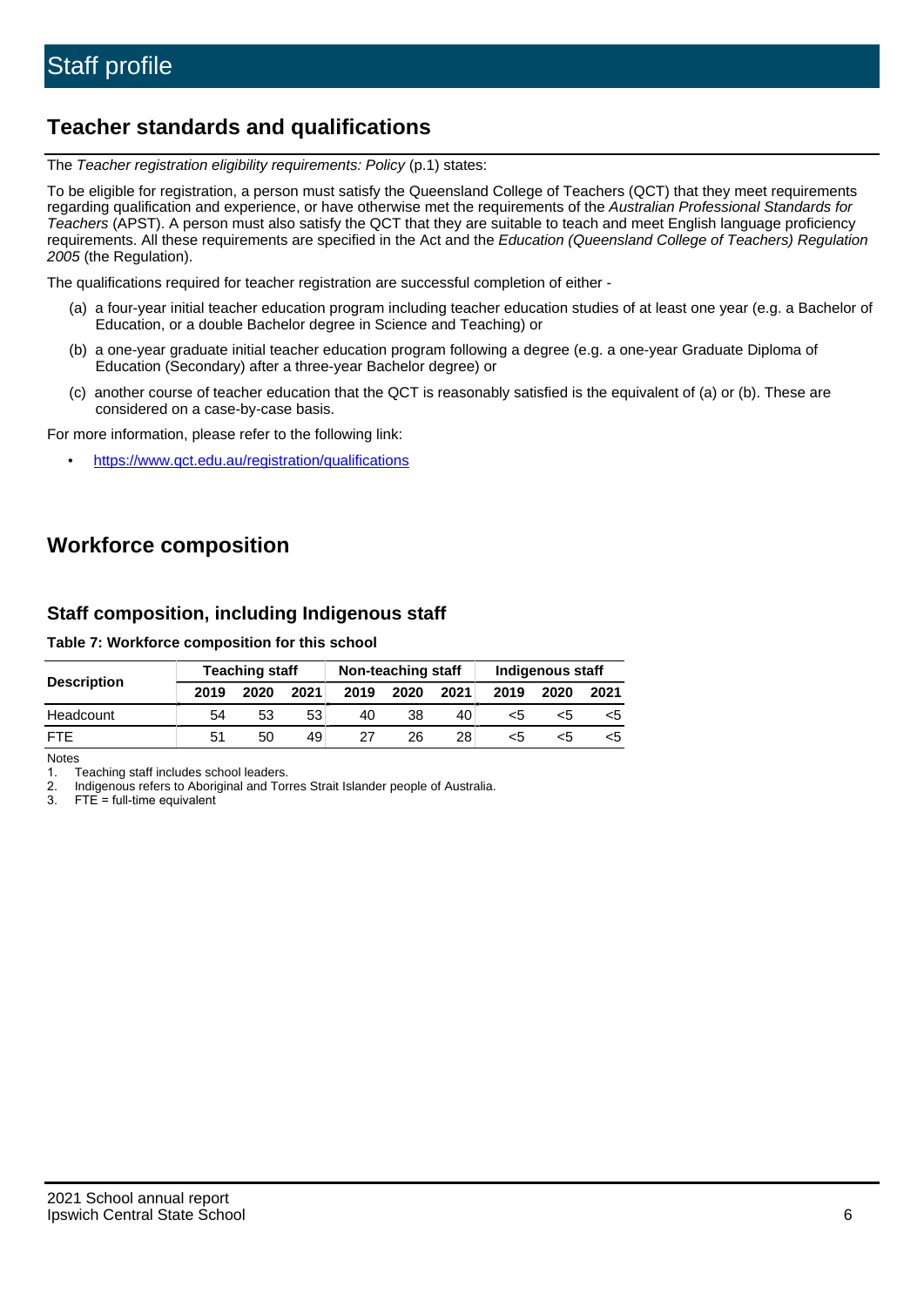# **Key student outcomes**

## **Student attendance**

Tables 8–9 show attendance rates at this school as percentages. In 2020, the COVID-19 health emergency affected student attendance in Queensland Government schools. Comparisons between 2020 and other years' attendance data should not be made.

#### **Table 8: Overall student attendance at this school**

| <b>Description</b>                                  | 2019 | 2020 | 2021   |
|-----------------------------------------------------|------|------|--------|
| Overall attendance rate for students at this school | 91%  | 90%  | $90\%$ |

Notes

1. The attendance rate is the full- and part-time days attended as a percentage of enrolled school days.

2. Full-time students only.

#### **Table 9: Student attendance rates for each year level at this school**

| <b>Year Level</b> | 2019 | 2020 | 2021 |
|-------------------|------|------|------|
| Prep Year         | 90%  | 91%  | 90%  |
| Year <sub>1</sub> | 90%  | 89%  | 89%  |
| Year 2            | 90%  | 90%  | 91%  |
| Year <sub>3</sub> | 91%  | 89%  | 90%  |
| Year 4            | 92%  | 91%  | 90%  |
| Year 5            | 90%  | 89%  | 89%  |
| Year <sub>6</sub> | 92%  | 89%  | 90%  |

Notes

1. The attendance rate is the full- and part-time days attended as a percentage of enrolled school days.<br>2. Full-time students only.

Full-time students only.

3. DW = Data withheld to ensure confidentiality